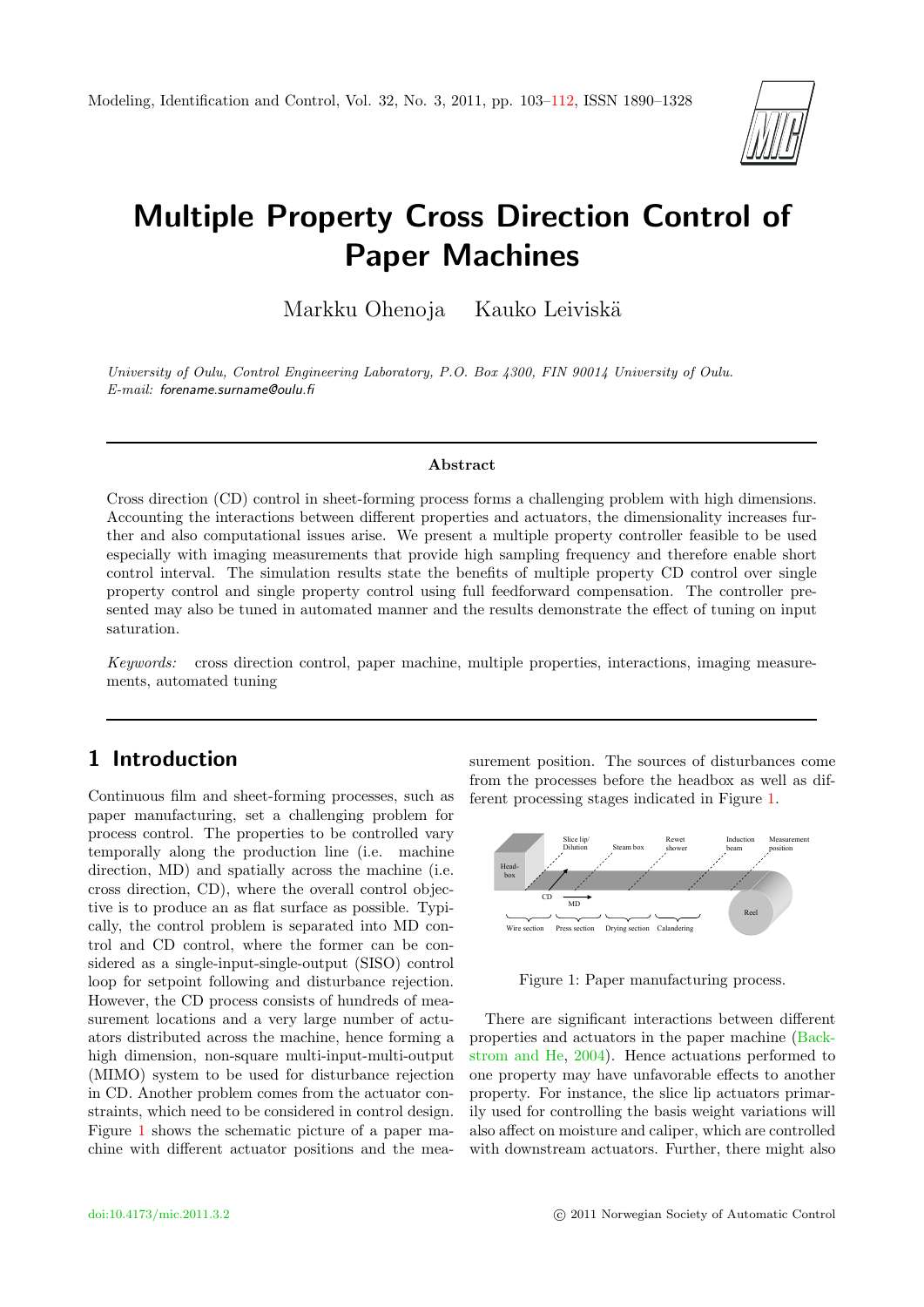be several actuators for single property, e.g. steam box and rewet shower profilers for moisture.

Interactions are recognized and taken into account in MD control, where usually multivariable model predictive controller (MPC) is a straightforward solution [\(Lang et al.,](#page-8-1) [2001;](#page-8-1) [Kuusisto et al.,](#page-8-2) [2002;](#page-8-2) [Nyuan,](#page-8-3) [2007\)](#page-8-3). Novel methods to account for interactions also in CD control have been reported in 1990s [\(Hall,](#page-8-4) [1991;](#page-8-4) [Heaven et al.,](#page-8-5) [1994\)](#page-8-5), but only recently the interactions have been properly handled with multiple prop-erty controllers [\(Backstrom and He,](#page-8-0) [2004;](#page-8-0) Backström [et al.,](#page-8-6) [2001;](#page-8-6) [Haznedat and Arkun,](#page-8-7) [2002;](#page-8-7) [Duncan and](#page-8-8) [Heath,](#page-8-8) [2008;](#page-8-8) [Fan,](#page-8-9) [2003;](#page-8-9) [Shakespeare et al.,](#page-9-1) [2003;](#page-9-1) [Fu](#page-8-10) [et al.,](#page-8-10) [2006;](#page-8-10) [Lahouaoula and Gheoghe,](#page-8-11) [2010;](#page-8-11) [Duncan](#page-8-12) [and Heath,](#page-8-12) [2010\)](#page-8-12). The early papers use feedforward type compensation [\(Hall,](#page-8-4) [1991\)](#page-8-4) or frequency separation [\(Heaven et al.,](#page-8-5) [1994\)](#page-8-5) to prevent competing control actions. Backström et al.  $(2001)$  implemented the CD-MPC to a linerboard machine with two properties and four actuator sets. Only one actuator set was treated as manipulated variable(s) in MPC while three other actuator sets were maintained under conventional control and treated as measurable disturbances to MPC. This approach used downsampled profiles with dimensions equal to highest actuator resolution. In a later paper [\(Backstrom and He,](#page-8-0) [2004\)](#page-8-0) the measurements were mapped to a common resolution greater than three times the highest actuator resolution. The controller was extended to account for MD profile control, too. Both these implementations use an efficient QP solver to meet the online requirements, where the scan time sets the upper limit for computational time. [Haznedat and Arkun](#page-8-7) [\(2002\)](#page-8-7) introduced a CD-MPC where computational issues were solved by using a reduced order subspace in control calculations. The reduction of the dimensionality of the problem was done with Karhunen-Loeve transformation. Another paper [\(Fan,](#page-8-9) [2003\)](#page-8-9) using model reduction techniques applied the CD-MPC in wavelet domain. As a result, the computational time was nearly halved from 32.55 seconds to 17.18 seconds when using a full model and reduced model for the system with three properties and four actuator sets. The performance degradation due to reduced model was quite modest, only few percents. [Shakespeare et al.](#page-9-1) [\(2003\)](#page-9-1) presented a high resolution robust optimal controller to maintain full control capability. Robustness against mapping errors was achieved with a set of penalty functions applied to steady-state optimal controller for multiple profiles and multiple actuator sets. The results presented were, however, from a paper mill with two actuator sets for single profile control. Duncan & Heath extended a robust constrained IMC CD controller to multi-array processes. The interactions were first [\(Duncan and Heath,](#page-8-8) [2008\)](#page-8-8) accounted only in spatial domain, but later [\(Duncan and Heath,](#page-8-12) [2010\)](#page-8-12) also the different dynamics of actuator sets were considered. Again, the example was for two actuator sets and single profile control. In [\(Fu et al.,](#page-8-10) [2006\)](#page-8-10), both high resolution profiles and dynamics were accounted for. The computational issues were attacked with sparse matrix structure and gradient type optimization. The example given was from a paper mill with three properties and three actuator sets. A very recent paper [\(Lahouaoula](#page-8-11) [and Gheoghe,](#page-8-11) [2010\)](#page-8-11) reports improvements of  $\sigma$ -values of 10%, 60%, 32%, 33% and 22% for dry weight, moisture, caliper, top coat weight and bottom coat weight, respectively, when changing the traditional CD control to multivariable multiple CD-MPC controllers using a combined feedback-feedforward control strategy. These numbers clearly show the potential and importance of multiple property control.

Another important aspect of CD control is its poor dynamic performance, which is limited by the long dead-time between the actuating and sensing locations and even more profound by the sensing and estimation with the scanning sensor. The dynamic bandwidth of the control system could be increased with full web-width measurement arrays. The effect of different measurement scenarios and scanner path arrangements to estimation error are given in [\(Tyler and](#page-9-2) [Morari,](#page-9-2) [1995;](#page-9-2) [Chang et al.,](#page-8-13) [2001\)](#page-8-13). Efforts on finding a feasible and cost-effective solution for full web width measurement systems have been made [\(Fran](#page-8-14)[cis,](#page-8-14) [1991;](#page-8-14) [Williams et al.,](#page-9-3) [1996;](#page-9-3) [Ferguson,](#page-8-15) [1997;](#page-8-15) [Rau](#page-9-4)[nio et al.,](#page-9-4) [2010;](#page-9-4) Söderberg et al., [2010\)](#page-9-5). One early method [\(Francis,](#page-8-14) [1991\)](#page-8-14) combines the light transmittance information from a stationary array of sensors and from a scanning optical sensor at the wet end of the paper machine with the correct information from the dry end scanning sensor. Another system [\(Williams](#page-9-3) [et al.,](#page-9-3) [1996;](#page-9-3) [Ferguson,](#page-8-15) [1997\)](#page-8-15) uses CCD cameras to capture the two-dimensional variations within a sampling interval of few seconds. Other attempts of utilizing imaging measurements in paper and board machine estimation and control are presented in [Raunio](#page-9-4) [et al.](#page-9-4)  $(2010)$  and Söderberg et al.  $(2010)$ . This emerging technology is expected to collect the CD profile data with substantially higher frequency than with the traditional scanning sensor. Hence more information on the dynamic variations of cross direction profiles would be available, the CD control interval could be decreased significantly and more of the two dimensional variation could be attenuated. However, the computational demand increases and MPC may fail to find a solution within the sampling time less than one scan.

The outline of this paper is following. First the principles of a cross direction process are given and ex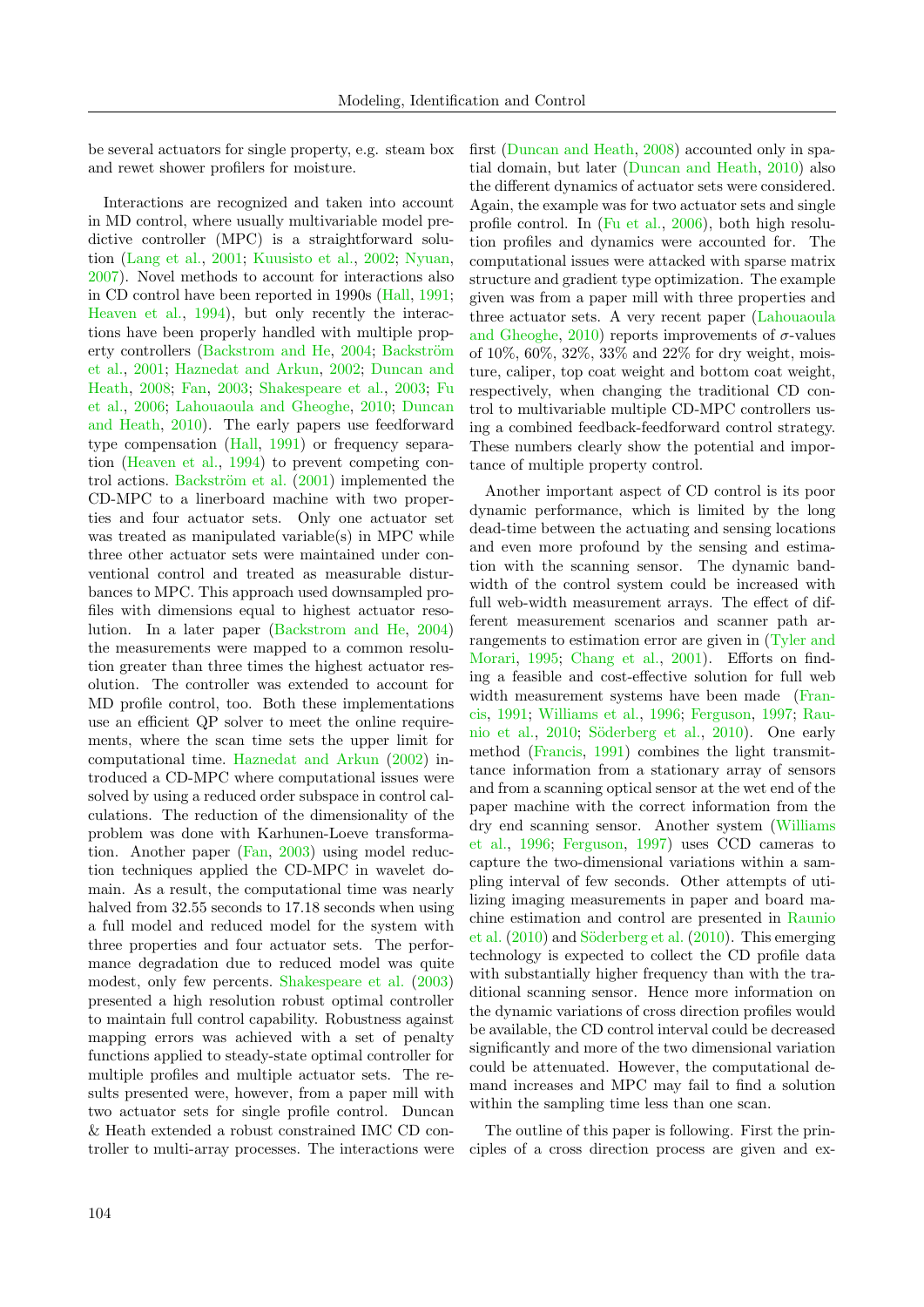tended to handle multiple properties, followed by the derivation of the controller, both to spatial and temporal part. Also a novel tuning method is introduced. Simulation results are presented in a separate section and discussion based on the results is given. Finally, conclusions are drawn in the last section.

# 2 Modelling and control

Here, an option to multiple property CD-MPC is presented. The controller follows the idea of [Chen](#page-8-16) [\(1997,](#page-8-16) [1999\)](#page-8-17), where the spatial and temporal effects were controlled in sequence, but now the idea is lifted to handle multiple property control. Optimal control performance is maintained using a high-resolution profile data. An additional feature of the controller is the actuator constraint handling, where hard constraints are expected to be satisfied by re-tuning the spatial quadratic controller in an automated manner. The simulated examples given in Section 3 describe a process with three actuator sets and two properties.

## 2.1 Process model

The starting point for the multiple property model is the mathematical presentation for a single property (e.g. the basis weight in the paper machine). We use the general assumptions of the input-output relationships in the sheet forming process: the temporal part of the model can be separated from the spatial part of the model, the responses of each actuator are identical in the time domain, and the spatial response between N outputs and M manipulated variables is described with a diagonal interaction matrix G of dimensions NxM. For a single property, the process is described with a discrete-time model eq.[\(1\)](#page-2-0).

$$
\mathbf{y}(k) = g(q^{-1})\mathbf{G}\mathbf{u}(k-1) + \mathbf{d}(k) \tag{1}
$$

Here,  $y(k)$  is the vector of the property values in CDdirection and  $\mathbf{u}(k)$  the corresponding vector of the manipulated variable. In the equation above, the temporal part of the model  $g(q^{-1})$  is usually described with the first order and delay transfer function eq.[\(2\)](#page-2-1).

$$
g(q^{-1}) = \frac{1 - \alpha}{1 - \alpha q^{-1}} q^{-d} \tag{2}
$$

The interaction matrix G consists of row vectors, each of them describing the effect of a single actuator to the width of the sheet. In practice, the responses of the actuators near the edges are different from those near the center, but here similar response shapes throughout the sheet are assumed and the responses near the edges are truncated. Most of the entries in interaction matrix are zero and there are 2p-1 non-zero elements in each row. Hence the matrix can be written as eq.[\(3\)](#page-2-2).

<span id="page-2-2"></span>
$$
\mathbf{G} = \begin{bmatrix} \cdots & g_1 & \cdots & g_p & 0 & \cdots & \cdots & 0 & \cdots \\ & & \ddots & & & & \\ \cdots & 0 & g_{-p} & \cdots & g_1 & \cdots & g_p & 0 & \cdots \\ & & & & & \ddots & & \\ \cdots & 0 & \cdots & \cdots & 0 & g_{-p} & \cdots & g_1 & \cdots \end{bmatrix} (3)
$$

The vector  $\mathbf{d}(k)$  describes the process disturbances, whose effect on the control actions are expected to be compensated for. For the multiple property process with I properties and J actuator sets, the models from different properties are simply stacked together and interaction matrices from different inputs to various outputs are expressed with one block-diagonal matrix. Hence, for I properties the model becomes  $eq.(4)$  $eq.(4)$ .

In eq.[\(4\)](#page-2-3)  $\mathbf{G}_{ij}$  describes the relationship between property i and actuator set j. Notice that the matrix  $\mathbf{G}_{ij}$  might have only zero entries.

### 2.2 Control approach

Due to the non-square MIMO characteristics, i.e. the number of inputs being (much) less than the number of outputs, it is impossible to produce a flat surface and for one property the objective is to minimize the variance of the profile across the web eq.[\(5\)](#page-2-4).

<span id="page-2-4"></span>
$$
J = \min_{u} \|\mathbf{y}(k+1)\|_{2}^{2}
$$
 (5)

<span id="page-2-0"></span>The optimal solution to the quadratic problem can be achieved with the following conventional control law  $eq.(6).$  $eq.(6).$  $eq.(6).$ 

<span id="page-2-5"></span><span id="page-2-3"></span>
$$
\Delta \mathbf{u}(k) = -\mathbf{K} \mathbf{y}(k) \tag{6}
$$

<span id="page-2-1"></span>In eq.[\(6\)](#page-2-5), the optimal controller  $\bf{K}$  is an inversion of the process model  $g(q^{-1})$  G. However, an inversion does not exist, since the delay in the dynamic part

$$
\begin{bmatrix} \mathbf{y}_1(k) \\ \vdots \\ \mathbf{y}_I(k) \end{bmatrix} = \begin{bmatrix} g_1(q^{-1})\mathbf{G}_{11} & \dots & g_J(q^{-1})\mathbf{G}_{1J} \\ \vdots & \ddots & \vdots \\ g_1(q^{-1})\mathbf{G}_{I1} & \dots & g_J(q^{-1})\mathbf{G}_{IJ} \end{bmatrix} \begin{bmatrix} \mathbf{u}_1(k-1) \\ \vdots \\ \mathbf{u}_J(k-1) \end{bmatrix} + \begin{bmatrix} \mathbf{d}_1(k) \\ \vdots \\ \mathbf{d}_I(k) \end{bmatrix}
$$
(4)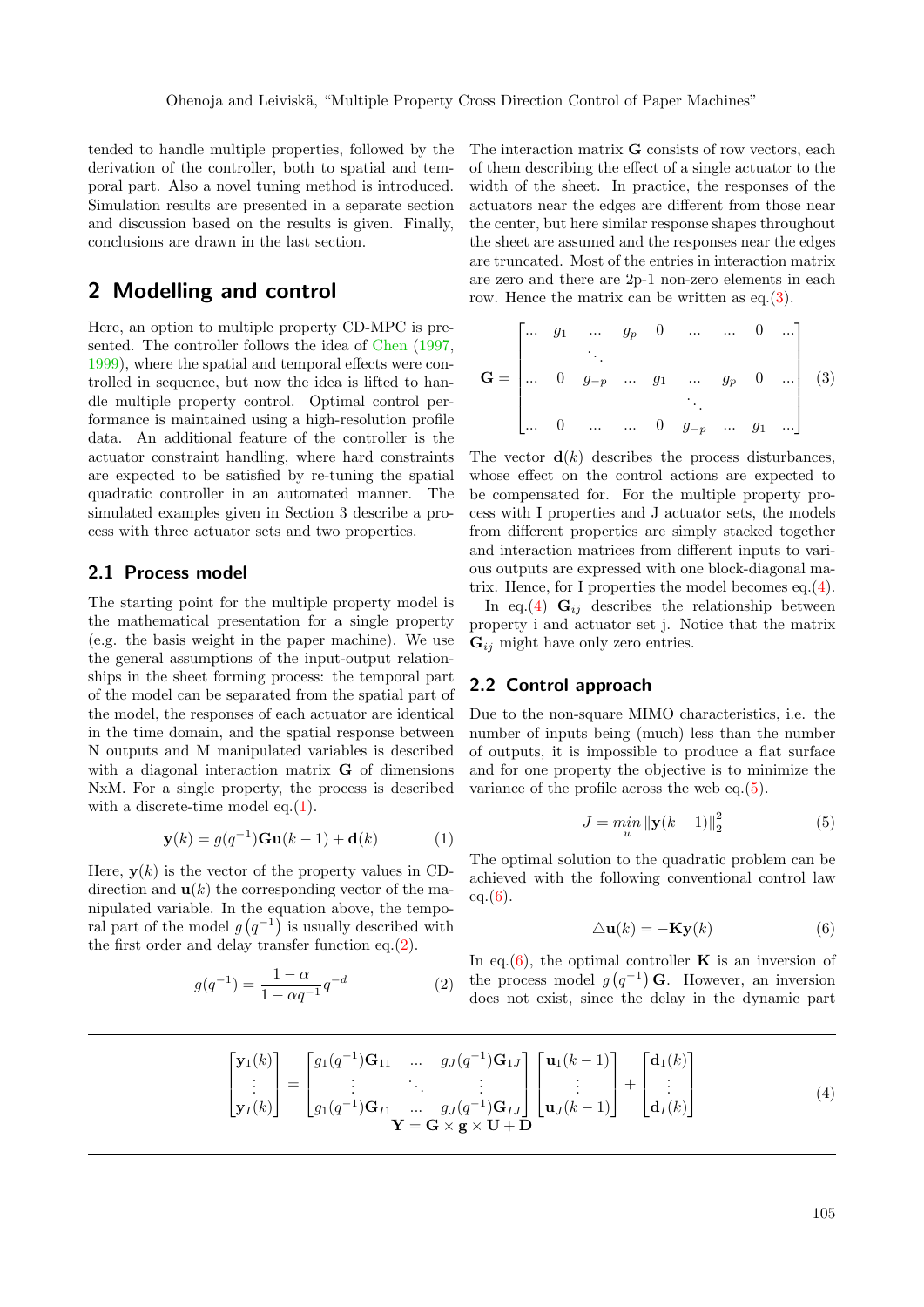of the model cannot be inverted and the system is not square. The simplest solution to the problem is to assume steady-state process (i.e.  $g(q^{-1}) = 1$  and  $\mathbf{d}(k+1) = \mathbf{d}(k)$  ) and use a pseudo-inverse of the matrix **G** (i.e.  $\mathbf{K} = \left(\mathbf{G}^T\mathbf{G}\right)^{-1}\mathbf{G}^T$ ). In sheet forming processes, it is usually of interest to weight the profile deviations across the sheet and restrict the movement of actuators. Hence, the controller objective is extended to penalize the control actions and profile deviations in quadratic manner as eq.[\(7\)](#page-3-0).

$$
J = \min_{u} \left\{ \mathbf{y}(k+1)^{T} \mathbf{Q} \mathbf{y}(k+1) + \Delta \mathbf{u}(k)^{T} \mathbf{R} \Delta \mathbf{u}(k) \right\}
$$
\n(7)

In eq.  $(7)$ , weighting matrices **Q** and **R** are diagonal or band-diagonal matrices with proper dimensions. With the steady-state assumption above, the optimal solution can be calculated from eq.[\(8\)](#page-3-1).

$$
\triangle \mathbf{u}(k) = -(\mathbf{R} + \mathbf{G}^T \mathbf{Q} \mathbf{G})^{-1} \mathbf{G}^T \mathbf{Q} \mathbf{y}(k)
$$
 (8)

The derivation of the controller is similar for multiple property process once the inputs  $\mathbf{u}_i$  and outputs  $y_i$  are collected to vectors U and Y and the interaction matrices  $\mathbf{G}_{ij}$  are expressed as one block-diagonal matrix. The dimension expansion is also necessary for the weighting matrices Q and R. The controller now gives the optimal steady-state control moves with interactions between different properties and actuator sets incorporated. However, the steady-state assumption requires a long enough sampling interval that the time delay and actuator dynamics will die out and will not cause instability. This interval will most likely become too long to achieve the best possible control performance.

The assumption on the separable temporal and spatial parts of the model allows us to continue the control synthesis by designing a temporal controller to be used in sequence with the spatial, or steady-state, controller. An efficient option is internal model controller (IMC), which can be set to each actuator zone mainly to compensate for the dead time and modeling errors. With this arrangement, the sampling interval can be set to any value yet ensuring stable control performance. This controller structure separating the spatial and temporal parts was selected over any non-square dynamic MIMO controller structure (MPC or IMC) due to its computational performance. In general, IMC can handle any system by factorizing the process model  $eq.(9)$  $eq.(9)$ .

$$
g(q^{-1}) = g_{-}(q^{-1})g_{+}(q^{-1})
$$
\n(9)

In eq.[\(9\)](#page-3-2),  $g_{+}(q^{-1})$  contains the non-minimum phase characteristics. The best possible controller is then attained by using the realizable inverse  $g_-^{-1}(q^{-1})$  as a controller. The controller will be designed more robust by introducing an exponential filter  $F(q^{-1})$ , which also smoothens the overall control actions. For more comprehensive description of IMC, the reader is referred to [Garcia and Morari](#page-8-18) [\(1985\)](#page-8-18). The design applies also for systems with different dynamics and dead times, but here we consider a case where the filtering time constant  $f_i$  is the same within every actuator set j. Since the actuator dynamics were also assumed similar within every actuator set j, all controllers have the same form of eq.[\(10\)](#page-3-3) and the control action can be calculated from eq.[\(11\)](#page-3-4).

<span id="page-3-0"></span>
$$
C_j(q^{-1}) = F_j(q^{-1})g_{-,j}^{-1}(q^{-1}) = \frac{1 - f_j}{1 - f_j q^{-1}} g_{-,j}^{-1}(q^{-1})
$$
\n(10)

<span id="page-3-4"></span><span id="page-3-3"></span>
$$
\mathbf{u}_{j}(k) = C_{j}(q^{-1}) \left( g(q^{-1}) \mathbf{u}_{j}(k-1) + \Delta \mathbf{u}_{j}(k) \right) \quad (11)
$$

<span id="page-3-1"></span>Now, the IMC for each actuator set can be coded efficiently as time series objects. The controller derived is almost similar to one proposed in [Chen](#page-8-16) [\(1997,](#page-8-16) [1999\)](#page-8-17). The spatial controller finds the instantaneous changes to the optimal controller profile ensuring optimal unconstrained steady-state performance with respect to multiple properties. The temporal controller dynamically filters those control actions to ensure stability. Current control structure does not, however, account the dynamical interactions. Additionally, as recognized e.g. in Backström et al.  $(2001)$ , the spatial controller sets penalties only to incremental control actions and hence the risk of actuator saturation is still evident. The temporal controller also restricts only the incremental control actions by filtering. Therefore, an anti wind-up solution is needed in the temporal controller to take into account the hard constraint, i.e. actuator saturation limits.

#### 2.3 Input saturation and automated tuning

<span id="page-3-2"></span>As demonstrated by [\(Garcia and Morari,](#page-8-18) [1985\)](#page-8-18), the IMC remains stable while the information of input saturation is also fed to the internal model. However, in our system, clipping the inputs may produce a suboptimal performance and CD control actions will be aliased to MD variation. There exist some tailored anti wind-up solutions also to cross direction problems with linear controllers [\(Rojas et al.,](#page-9-6) [2002\)](#page-9-6), as well as tuning procedures ensuring the robustness under input constraints [\(Duncan and Heath,](#page-8-8) [2008,](#page-8-8) [2010;](#page-8-12) [Heath](#page-8-19) [and Wills,](#page-8-19) [2004\)](#page-8-19), but we propose a different procedure. Our novel solution is to automatically tune the spatial controller by decreasing the aggressiveness of control actions i.e. we are avoiding excessive control signals and severe input clippings. The automated tuning may incorporate a pre-defined weighting matrix for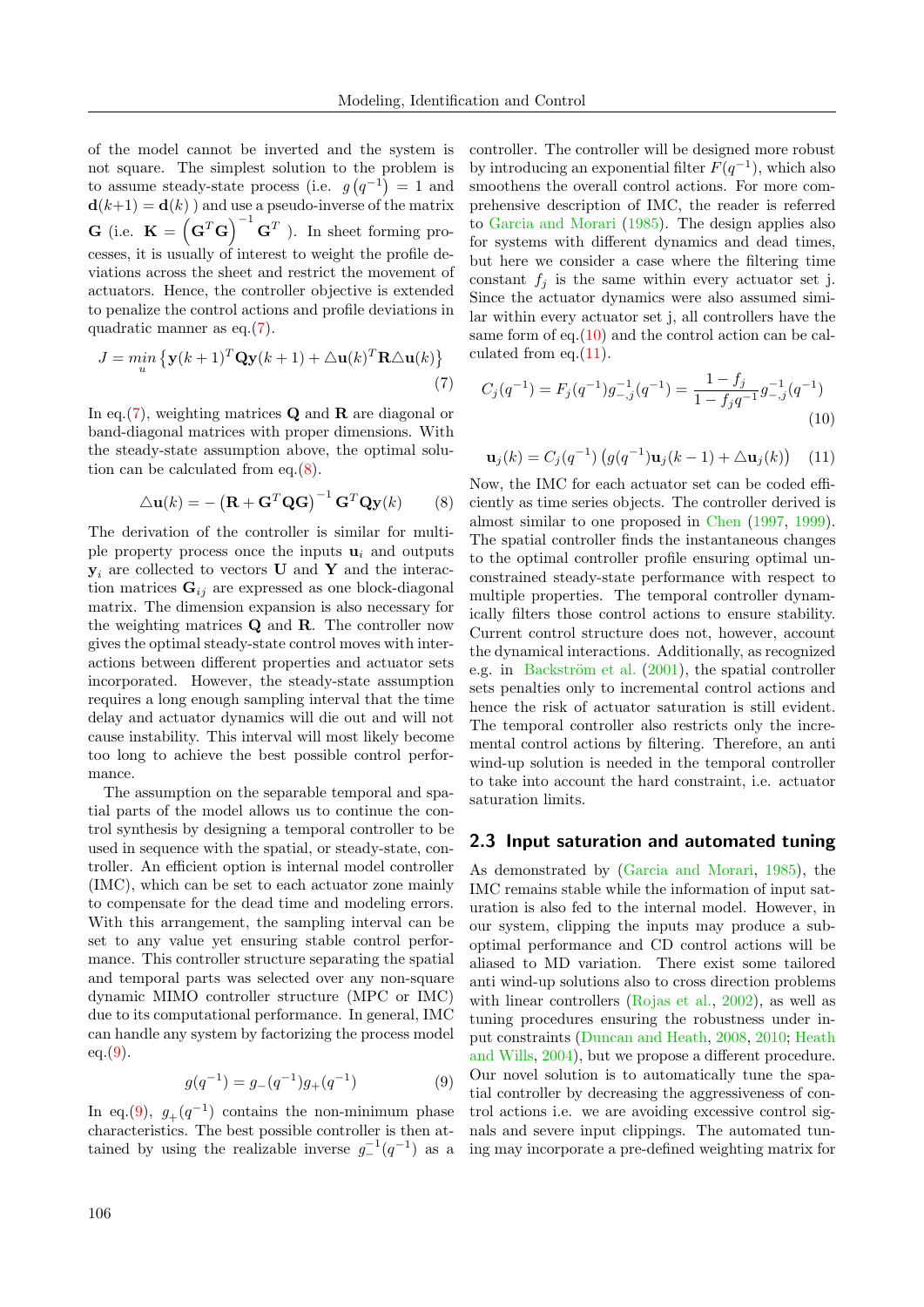control actions. In addition, the weighting matrix  $\bf{R}$  is re-evaluated at each sampling time, where additional weight is given depending on the current distance to the saturation limits. Figure [2](#page-4-0) shows the relation between the actuator saturation limits and the input weighting. In Figure [2,](#page-4-0) the relation comes from a second-order equation eq. $(12)$ .



<span id="page-4-0"></span>

$$
r_{j,m} = r_{0,m} + r_{max} \left( 1 - \frac{u_d^2}{u_{max}^2} \right)
$$
 (12)

In eq.[\(12\)](#page-4-1),  $r_m$  is the input weighting,  $r_0$  is the predefined weighting factor, or the lower limit for the weighting,  $r_{max}$  is the upper limit for the additional penalty,  $u_{max}$  is the maximum (minimum) allowable control input i.e. saturation limit and  $u_d = u_{max} - u$ is the current distance to the saturation limit. In addition, one tuning parameter comes from the timeconstant of the filter in IMC. In [Heath and Wills](#page-8-19) [\(2004\)](#page-8-19), a rule for tuning the filter time constant was given as a relation between the allowable rate of control movement and the range of control inputs eq.[\(13\)](#page-4-2). The magnetic scheme of the indices of the internal of the signal of the signal of the results of the relation of the magnetic and the input weighting.<br>
Figure 2. Second-order curve showing the relation be importanements.

$$
1 - f \le \frac{\triangle u_{max}}{u_{max} - u_{min}} \tag{13}
$$

The final control structure is presented in Figure [3.](#page-4-3) Notice that it is assumed in Figure [3](#page-4-3) that the control target (reference) is zero for all outputs.

## 3 Simulation results

The controller developed was coded with Matlab<sup>®</sup> and implemented to the paper machine simulator presented elsewhere [\(Ylisaari et al.,](#page-9-7) [2009;](#page-9-7) [Ohenoja et al.,](#page-9-8)



<span id="page-4-3"></span>Figure 3: Controller structure.

data is updated every second based on imaging measurements. Information about simulating the imaging measurements and estimation can also be found from [Ohenoja et al.](#page-9-8) [\(2010\)](#page-9-8). The control interval is also set to one second. For the simulated system with dimensions 800x164, it takes 0.002 seconds to perform the calculations for one control move with a dual core desktop computer with CPU speed of 2.2 GHz and a memory of 4 GB.

<span id="page-4-1"></span>The performance of the control system can be evaluated in numerous ways. One feasible performance indicator for multiple property control was given in [Haznedat and Arkun](#page-8-7)  $(2002)$ , see eq. $(14)$ . In eq. $(14)$ ,  $\mathbf{y}_p$  is the controlled profile and  $\mathbf{d}_p$  is the disturbance, or open-loop profile for property p. The first term describes the performance for single property and the second term ensures the balance between different properties. If no control actions are applied, the standard deviations  $std(\mathbf{y}_p)$  and  $std(\mathbf{d}_p)$  will be equal, the second term will be zero and hence the maximum value of  $\kappa$  is the number of properties evaluated. Additionally, we will evaluate the control performance also in terms of actuating energy.

<span id="page-4-4"></span><span id="page-4-2"></span>We simulate two properties and three actuator sets. Both properties have 400 measurement positions and there are 67, 40 and 57 actuators in different actuator sets. The spatial and dynamic responses of each type of actuators are presented in Figure [4.](#page-5-0) Table [1](#page-5-1) explains the effect between different actuators and properties. These responses may be considered to describe the effect of dilution headbox, steam box and rewet shower profilers to basis weight and moisture. Other simulation settings are presented in Table [2.](#page-6-0) With the presented system, the input-output model can now be written as eq.  $(15)$  and the weighting matrices **Q** and

$$
\kappa = \sum_{p=1}^{I} \left( \frac{std(\mathbf{y}_p)}{std(\mathbf{d}_p)} \right)^2 + \sum_{p=1}^{I} \sum_{q=1}^{I} \left[ \left( \frac{std(\mathbf{y}_p)}{std(\mathbf{d}_p)} \right)^2 - \left( \frac{std(\mathbf{y}_q)}{std(\mathbf{d}_q)} \right)^2 \right]^2 \tag{14}
$$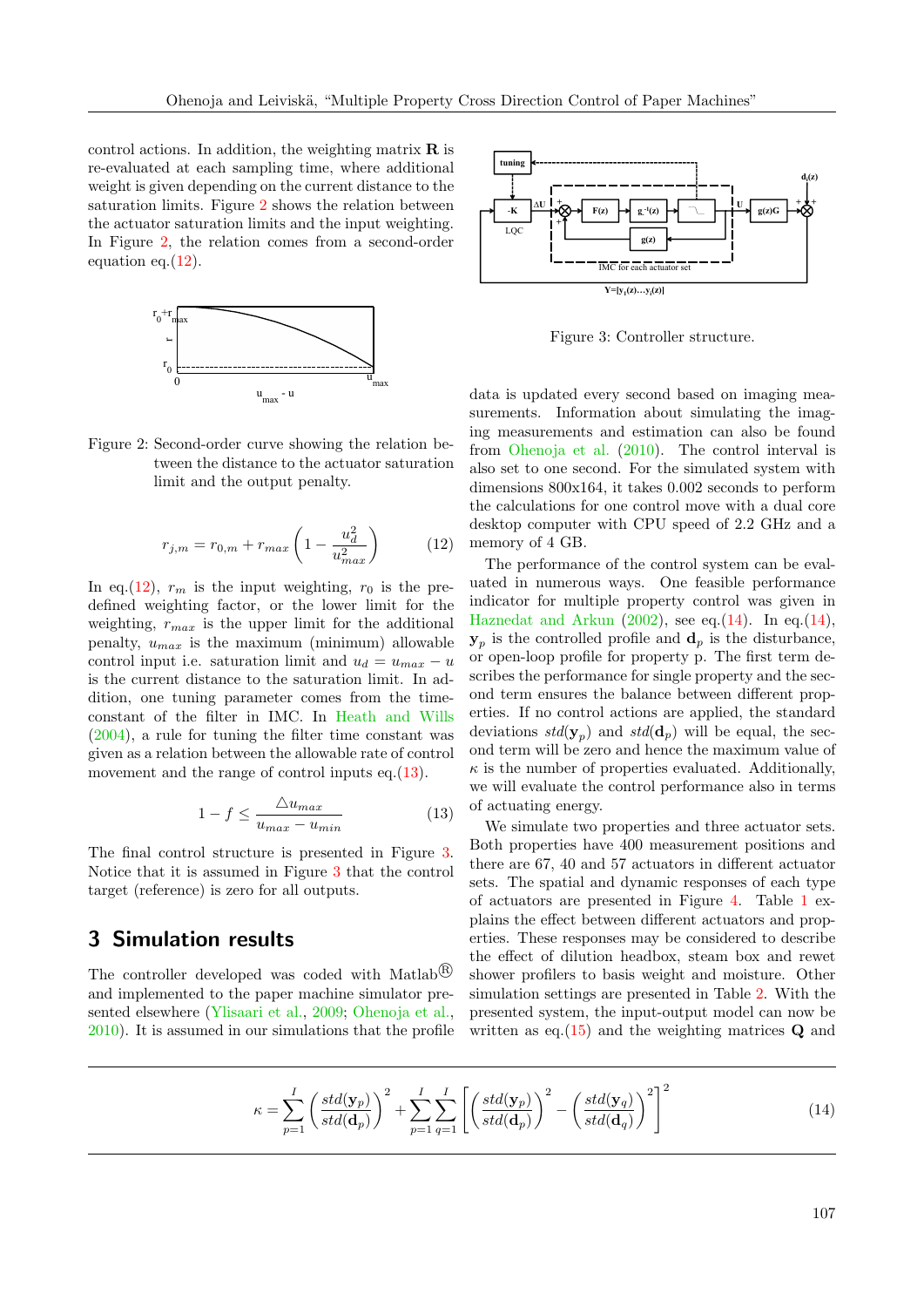**R** as eq.[\(16\)](#page-5-3) and eq.[\(17\)](#page-5-4), respectively.

$$
\mathbf{Q} = \begin{bmatrix} diag_{400 \times 400}(Q_1) & 0 \\ 0 & diag_{400 \times 400}(Q_2) \end{bmatrix}
$$
 (16)

$$
\mathbf{R} = \begin{bmatrix} diag_{67 \times 67}(R_1) & 0 & 0 \\ 0 & diag_{40 \times 40}(R_2) & 0 \\ 0 & 0 & diag_{57 \times 57}(R_3) \end{bmatrix}
$$
(17)

Table 1: Simulated interactions between the different actuator sets and properties.

<span id="page-5-1"></span>

|            | Property 1 | Property 2 |
|------------|------------|------------|
| Actuator 1 | – I        | $+0.7$     |
| Actuator 2 |            |            |
| Actuator 3 |            |            |

## 3.1 Steady-state performance

The steady-state disturbance profiles for Property 1 and Property 2 are presented in Figure [5.](#page-5-5) We illustrate the performance of the multiple property control (MP) presented in Section 2 by comparing the results with a set of solutions from single property control (SP). The latter one uses a feedforward compensation between Actuator 2 and Actuator 3 to avoid unnecessary competing control actions for Property 2. Single property control is also tested using a full feedforward compensation (SPFF) i.e. compensation from Actuator 1 to Property 2 as well. The weights and input saturation limits used in single property control are similar to those for multiple property control. Finally, we also present optimal constrained solution with respect to  $\kappa$ , found using an optimization function 'fmincon' in Matlab<sup>®</sup>. The results of the steady-state performance are listed in Table [3.](#page-6-1)

#### 3.2 Performance under input saturation

Next figures show simulation results with saturating actuators. The pure CD variations are similar as in previous example, but during the simulation period, a dynamical profile variation is added which will cause

<span id="page-5-4"></span><span id="page-5-3"></span>

<span id="page-5-0"></span>Figure 4: Actuator response shapes (on top) and dynamics (on bottom) for three types of actuators. Dotted line is for Actuator 1, dashed line for Actuator 2 and solid line for Actuator 3.



<span id="page-5-5"></span><span id="page-5-2"></span>Figure 5: Steady-state disturbance profiles for Property 1 (on top) and Property 2 (on bottom)

$$
\begin{bmatrix} \mathbf{y_1(k)} \\ \mathbf{y_2(k)} \end{bmatrix}_{800\times 1} = \begin{bmatrix} g_1(q^{-1})\mathbf{G}_{11} & g_2(q^{-1})\mathbf{G}_{21} & g_3(q^{-1})\mathbf{G}_{31} \\ g_1(q^{-1})\mathbf{G}_{12} & g_2(q^{-1})\mathbf{G}_{22} & g_3(q^{-1})\mathbf{G}_{32} \end{bmatrix}_{800\times 164} \begin{bmatrix} \mathbf{u}_1(k-1) \\ \mathbf{u}_2(k-1) \\ \mathbf{u}_3(k-1) \end{bmatrix}_{164\times 1} + \begin{bmatrix} \mathbf{d}_1(k) \\ \mathbf{d}_2(k) \end{bmatrix}_{800\times 1} \tag{15}
$$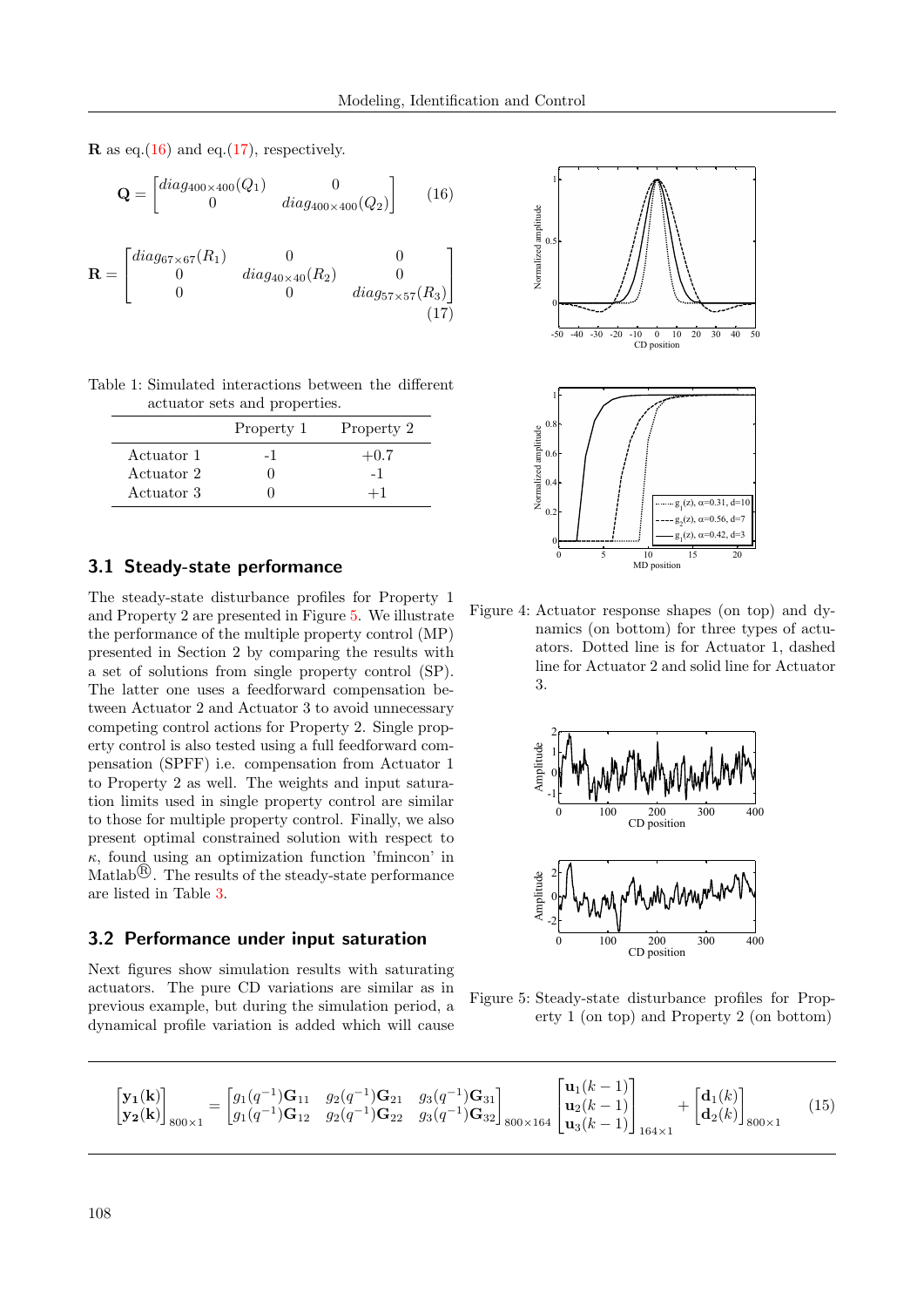| тарле 2. опшиталноп ветлицев.       |            |                                  |        |  |  |  |  |  |
|-------------------------------------|------------|----------------------------------|--------|--|--|--|--|--|
| Measurement positions in CD         | 400        |                                  |        |  |  |  |  |  |
| Output penalty $Q_1$ for Property 1 | 10         |                                  |        |  |  |  |  |  |
| Output penalty $Q_2$ for Property 2 | 10         |                                  |        |  |  |  |  |  |
|                                     |            | Actuator 1 Actuator 2 Actuator 3 |        |  |  |  |  |  |
| Number of actuators                 | 67         | 40                               | 57     |  |  |  |  |  |
| Input penalty, $R_i$                | $\theta$   | 20                               | 10     |  |  |  |  |  |
| Max. input penalty, $R_{i,max}$     |            | 50                               | 40     |  |  |  |  |  |
| Filtering time constant, $f_i$      | 0.0217     | 0.0238                           | 0.0114 |  |  |  |  |  |
| Actuator resolution $(\%)$          | 0.1        | 0.1                              | 0.2    |  |  |  |  |  |
| Input saturation limits             | $\pm$ 1.15 | $\pm 1.05$                       | $+2.2$ |  |  |  |  |  |

<span id="page-6-0"></span>Table 2: Simulation settings.

Table 3: Steady-state performance of the controllers. MP is multiple property control, SP is single property control, SPFF is single property control with full feedforward compensation.

<span id="page-6-1"></span>

|                            | $\kappa$ | $J(.10^3)$ | Variance  |           | Saturating | Act. energy |       |       |
|----------------------------|----------|------------|-----------|-----------|------------|-------------|-------|-------|
|                            |          |            | Property1 | Property2 | actuators  | Act.1       | Act.2 | Act.3 |
| MP                         | 0.5992   | 1.4724     | 0.1361    | 0.1751    |            | 25.99       | 15.02 | 20.60 |
| SP                         | 0.7455   | 2.1699     | 0.1042    | 0.3671    | 10         | 50.21       | 39.96 | 15.16 |
| <b>SPFF</b>                | 0.5977   | 1.9153     | 0.1042    | 0.2641    | 13         | 50.21       | 45.84 | 20.30 |
| $\mathrm{Optimal}(\kappa)$ | 0.4491   | 4.6972     | 0.0953    | 0.1575    | 37         | 40.67       | 55.79 | 66.18 |
|                            |          |            |           |           |            |             |       |       |

input saturation. The dynamical variation also represents a disturbance that can be assumed to be detected with imaging measurements, but may not reliably be detected with scanner based methods due to sparseness of the measurements and heavy filtering usually applied. The maximum disturbance profiles are presented in Figure [6.](#page-7-0) Figure [7](#page-7-1) presents the dynamical and random variation part of the simulated disturbances for Property 1. The dynamical variation for Property 2 comes from the relation of 0.7·Property 1. The simulation results with and without the automated tuning are presented in Figures [8](#page-7-2) and [9.](#page-7-3)

## 4 Discussion

The results of the steady-state performance, listed in Table [3,](#page-6-1) show how multiple property control outperforms the single property control (SP) as expected. Multiple property control allows more variance in Property 1 to achieve better overall control result  $(\kappa)$ with minimum actuating energy. Single property control with full feedforward compensation (SPFF) gives slightly better result with respect to  $\kappa$ , but the balance between the two properties and actuating energies are worse than with multiple property control. The optimal constrained solution with respect to  $\kappa$  shows substantial performance increment, but with the cost of increased actuating energy and the number of actuators lying in their saturation limits. This would mean very limited actuating possibilities for further profile changes.

The effect of tuning is demonstrated by simulating dynamical variations that will cause input saturation. Figure [8](#page-7-2) shows the temporal value of the performance indicator  $\kappa$  throughout the simulation period. It can be observed that we encounter slight performance degradation when using automated tuning. From Figure [9](#page-7-3) we observe the actuating energies and saturation violations, respectively. The solution with automated tuning clearly uses the actuators in a different way compared to the case without automated tuning. We observe that there are no saturation violations for Actuator 3 when using automated tuning, whereas without the tuning, some inputs of Actuator set 3 lie on their saturation limits constantly. There are total 5025 saturation violations for the case without the automated tuning, 3947 of them lying in dynamical region (MD positions 201...800). For the case with automated tuning, there are 2860 saturation violations, all of them lying in dynamical region. The results show that this kind of novel tuning method could be applicable. However, the tuning should also include output weighting to avoid unnecessary sluggishness of control. Also the second-order function applied for additional penalty (Figure [2\)](#page-4-0) is quite aggressive as it penalizes all control actions. For example, an "S-shaped function" would give no or only moderate penalty addition when actu-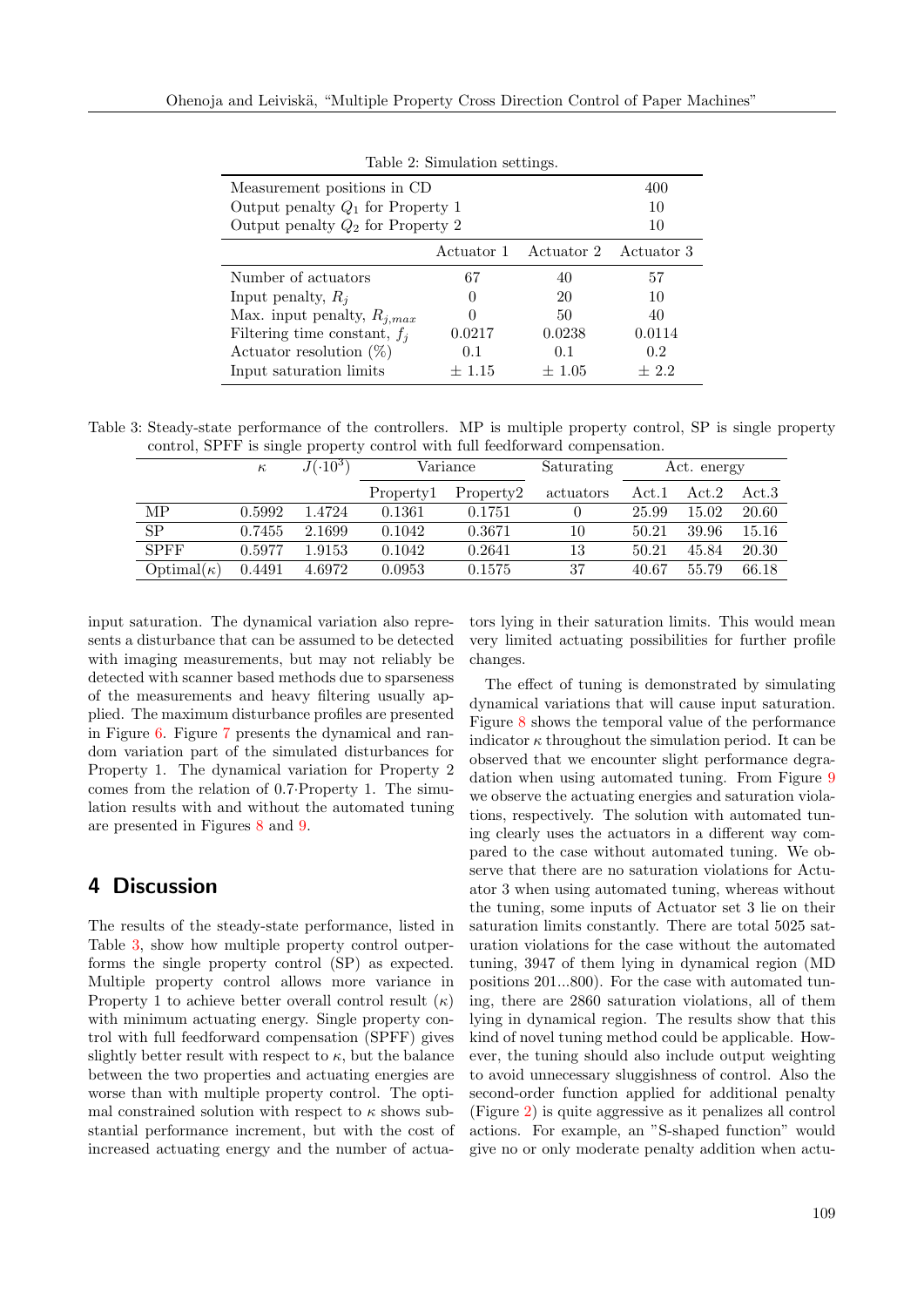

<span id="page-7-0"></span>Figure 6: The effect of dynamical disturbances to profile information for Property 1 (solid line on top) and Property 2 (solid line on bottom). The dotted lines are the corresponding steady-state disturbance profiles plotted also in Figure [5.](#page-5-5)



<span id="page-7-1"></span>Figure 7: The dynamical and random part of the simulated variations.



<span id="page-7-2"></span>Figure 8: Control performance against dynamical disturbances with (solid line) and without (dotted gray line) the automated tuning.



<span id="page-7-3"></span>Figure 9: Actuating energies and cumulative sum of saturating actuators. On top, results without automated tuning of spatial controller. On bottom, results with automated tuning of spatial controller. The dotted line is for Actuator 1, dashed line for Actuator 2 and solid line for Actuator 3.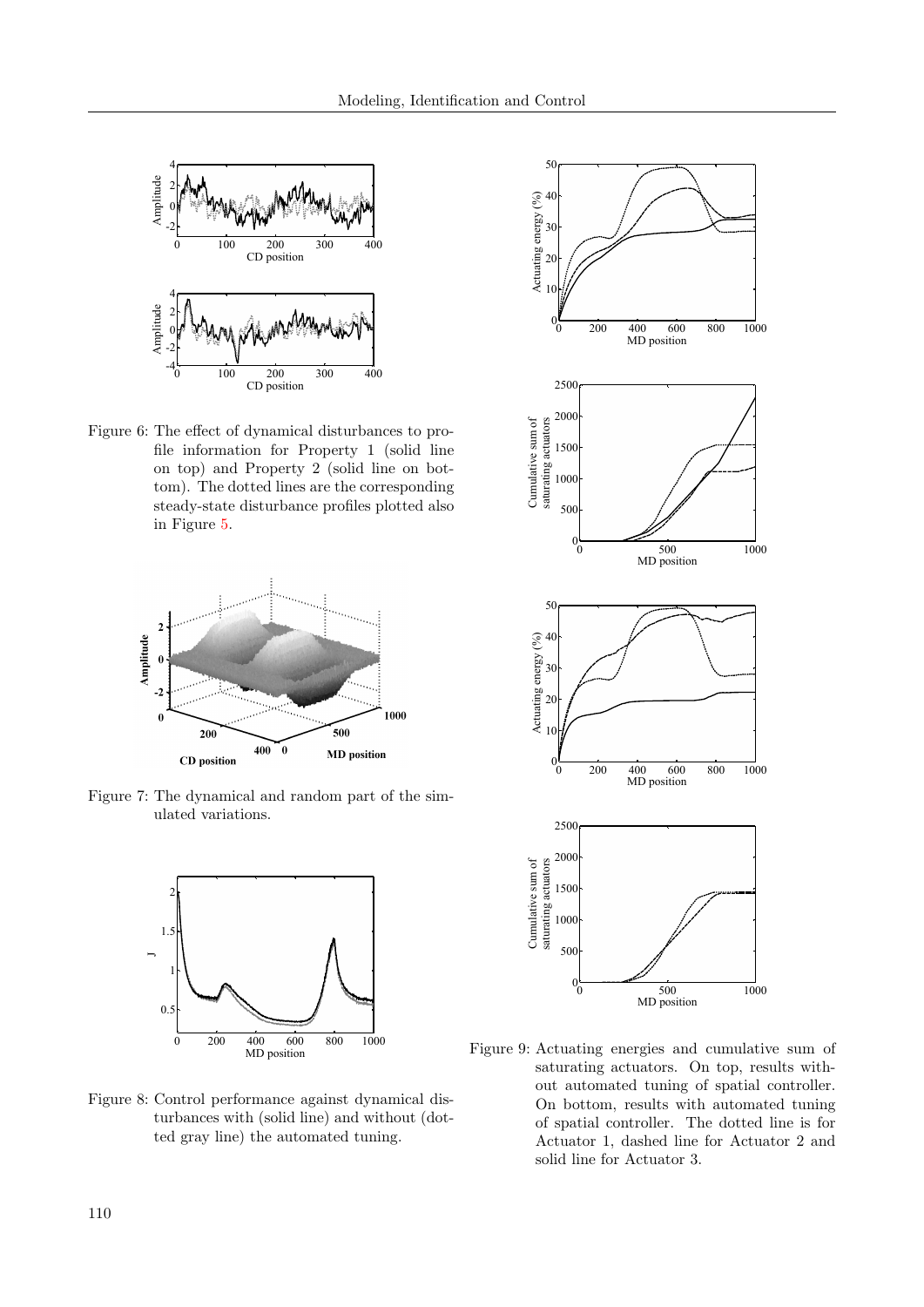ator is operating far from the saturation limit.

# 5 Conclusions

The results presented above show the benefits of multiple property CD control; we can expect more uniformity when observing all properties of interest and with less actuating energy. The controller presented is a computationally efficient option for the problem described and is expected to be a feasible control method to be used with higher sampling frequency provided by imaging measurements. The automated tuning procedure presented offers a way to avoid severe input saturation, but further development and analysis of the method is required.

# Acknowledgments

The authors would like to thank Finnish Forestcluster, PaPSaT graduate school and Walter Ahlström Foundation for their financial support.

## **References**

- <span id="page-8-6"></span>Backström, J., Gheorghe, C., Stewart, G., and Vyse, R. Constrained model predictive control for cross directional multi-array processes - a look at its implementation on a linerboard machine. Pulp and Paper Canada, 2001. 102:33–36.
- <span id="page-8-0"></span>Backstrom, J. and He, P. Model predictive controller for coordinated cross direction and machine direction control. U.S. Pat. No. 6807510B1, 2004.
- <span id="page-8-13"></span>Chang, D., Yu, C., and Chien, I. Arrangement of multi-sensor for spatio-temporal systems: Application to sheet-forming processes. Chemical Engineering Science, 2001. 56:5709–5717. doi[:10.1016/S0009-](http://dx.doi.org/10.1016/S0009-2509(01)00290-1) [2509\(01\)00290-1.](http://dx.doi.org/10.1016/S0009-2509(01)00290-1)
- <span id="page-8-16"></span>Chen, S. Two-dimensional process modeling and control with wavelet decomposition. In XIV IMEKO World Congress - Volume XB, International CD Symposium '97. Tampere, Finland, 1997.
- <span id="page-8-17"></span>Chen, S. Two-dimensional web property variation modeling and control. U.S. Pat. No. 5893055, 1999.
- <span id="page-8-8"></span>Duncan, S. and Heath, W. A new approach to multiarray cross-directional control. In Control Systems. Vancouver, Canada, 2008.
- <span id="page-8-12"></span>Duncan, S. and Heath, W. The robustness of multiarray cross-directional control systems. In Control Systems. Stockholm, Sweden, 2010.
- <span id="page-8-9"></span>Fan, J. Model predictive control for multiple crossdirectional processes: analysis, tuning and implementation. Ph.D. thesis, The University of British Columbia, Vancouver, Canada, 2003.
- <span id="page-8-15"></span>Ferguson, K. Full sheet imaging system becomes control reality. Pulp and Paper, 1997. 71:75–81.
- <span id="page-8-14"></span>Francis, K. Paper weight sensor with stationary optical sensors calibrated by a scanning sensor. U.S. Pat. No. 5071514, 1991.
- <span id="page-8-10"></span>Fu, C., Ollanketo, J., and Makinen, J. Multivariable cd control and tools for control performance improvement. In Control Systems. Tampere, Finland, 2006.
- <span id="page-8-18"></span>Garcia, C. and Morari, M. Internal model control. 2. design procedure for multivariable systems. Industrial and Engineering Chemistry Process Design and Development, 1985. 24:472–484. doi[:10.1021/i200029a043.](http://dx.doi.org/10.1021/i200029a043)
- <span id="page-8-4"></span>Hall, R. Coordinated cross-machine control. Paperi ja Puu, 1991. 73:241–248.
- <span id="page-8-7"></span>Haznedat, B. and Arkun, Y. Single and multiple property cd control of sheet forming processes via reduced order infinite horizon mpc algorithm. Journal of Process Control, 2002. 12:175–192. doi[:10.1016/S0959-](http://dx.doi.org/10.1016/S0959-1524(01)00009-9) [1524\(01\)00009-9.](http://dx.doi.org/10.1016/S0959-1524(01)00009-9)
- <span id="page-8-19"></span>Heath, W. and Wills, A. Design of cross-directional controllers with optimal steady state performance. European Journal of Control, 2004. 10:15–27. doi[:10.3166/ejc.10.15-27.](http://dx.doi.org/10.3166/ejc.10.15-27)
- <span id="page-8-5"></span>Heaven, E., Jonsson, I., Kean, T., Mannes, M., and Vyse, R. Recent advances in cross machine profile control. IEEE Control Systems Magazine, 1994. 14:35–46. doi[:10.1109/37.320885.](http://dx.doi.org/10.1109/37.320885)
- <span id="page-8-2"></span>Kuusisto, R., Kosonen, M., Shakespeare, J., and Huhtelin, T. Multivariable control of paper machine grade changes. Pulp and Paper Canada, 2002. 103:T260–263.
- <span id="page-8-11"></span>Lahouaoula, A. and Gheoghe, C. Advanced cross direction control using multiple multivariable mpc controllers. In Control Systems. Stockholm, Sweden, 2010.
- <span id="page-8-1"></span>Lang, D., Kosonen, M., and Kuusisto, R. Coordinating wet end and dry end controls on a fine paper machine. Pulp and Paper Canada, 2001. 102:T214– 218.
- <span id="page-8-3"></span>Nyuan, S. Mpc-based control in papermaking. In PTS Symposium, "Innovative Process Control". Münich, Germany, 2007.